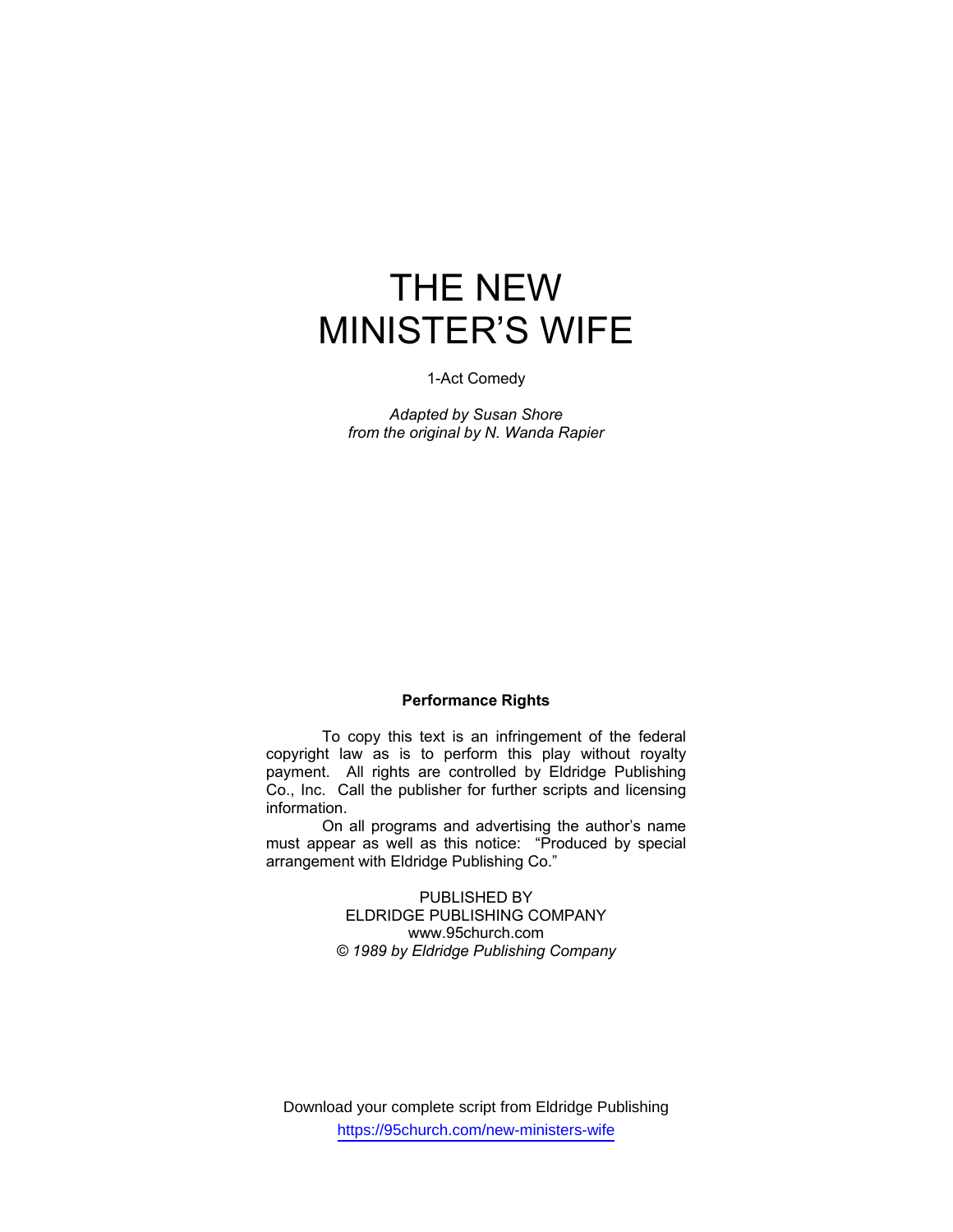## **STORY OF PLAY**

 It is the duty of the Ladies' Aid to offer the new minister's wife a formal, official welcome. It is a bit stressful at best, especially since the ladies have heard the new minister's wife is clever, dignified, formal, and used to the social activities of a much larger town. They want to make a good impression.

 They have gathered at the home Alice Weems, President of the Ladies' Aid, to rehearse a "classy" reception and formal greeting which they want to present graciously and easily. They rehearse and leave for the new minister's home.

 The new minister's wife, Mrs. Williams, in reality, is a meek little person, just as anxious to please as the ladies. They arrive to find her home in utter confusion.

 A case of beer, delivered by mistake, is in the middle of the floor. And she has tumbled just before they arrived and hurriedly and absent-mindedly comes to the door with a picture frame hanging around her neck. The dumbfounded ladies are too astonished to speak, but finally "come to" long enough to present a garbled version of their program, letting their subconscious thoughts slip through and betray them, to their bewilderment and chagrin. They feel they are hopeless until their laughter starts. Delightful and humorous, this play will enhance any church gathering.

**PLAYING TIME:** About 30 minutes.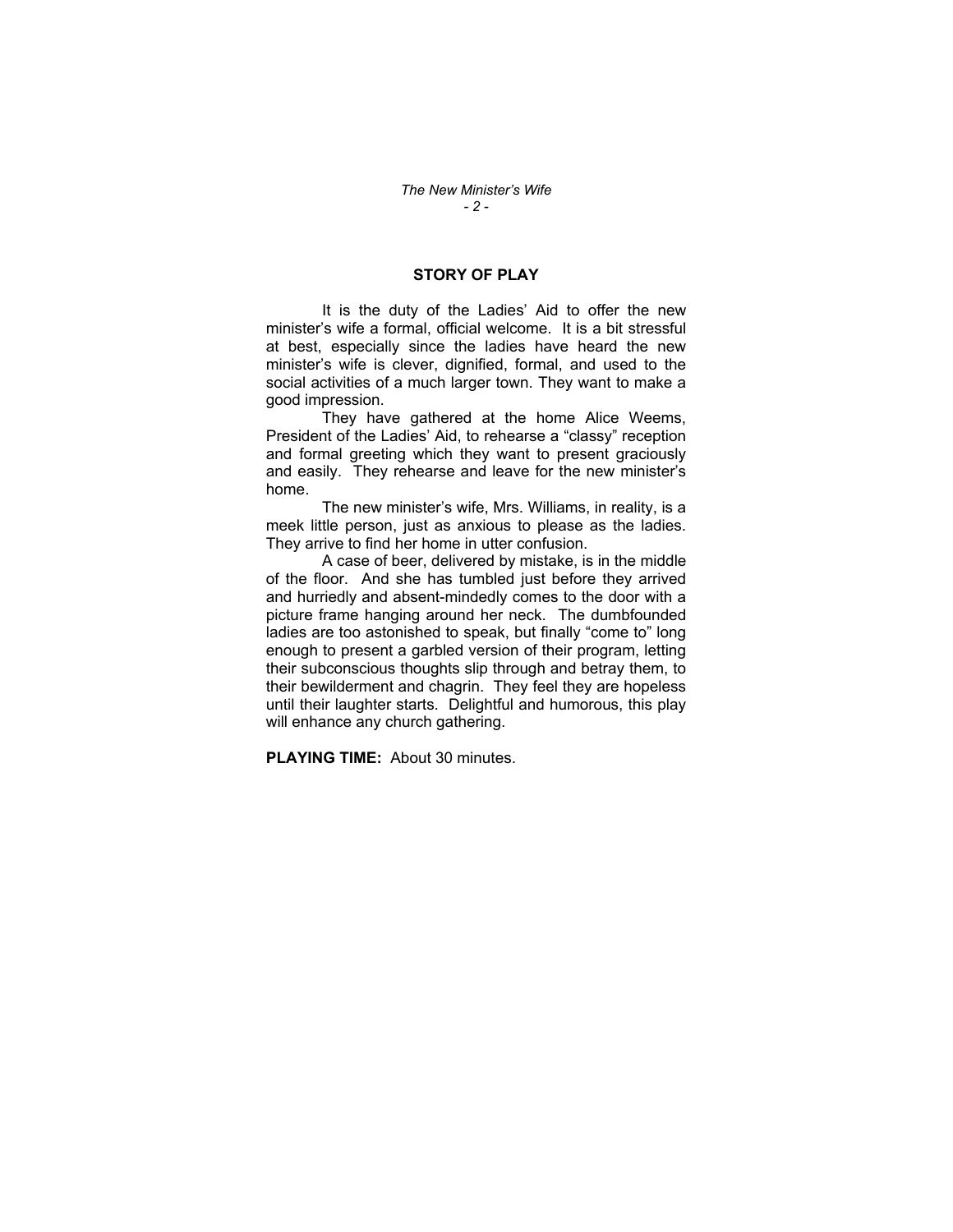*The New Minister's Wife - 3 -* 

## **CAST OF CHARACTERS**

*(12 women)* 

**ALICE WEEMS:** President of Ladies' Aid; speaks forcefully. **SAMANTHA:** Timid, meek, rolls eyes, laughably confused. **SUZIE:** Restless, talkative, awkward. **SARIE:** Her twin; an echo. **DINA:** Jumpy, wiggles nose. **ASTER:** Slow, deliberate, serious. **MERTY:** Vivacious; plays piano. **BEANNA:** Quarrelsome, bony. **GRANDMA:** Hard of hearing, speaks loudly. **TINY:** Loud clothes accentuate her big size; sings a solo. **MRS. WILLIAMS:** The new minister's wife; small, bird-like, shy. **DELIVERY BOY:** May be played by a small woman.

**TIME:** Present day.

**PLACE:** Any small town. **Scene 1: Mrs. Weems' living room. Scene 2:** Mrs. Williams' living room.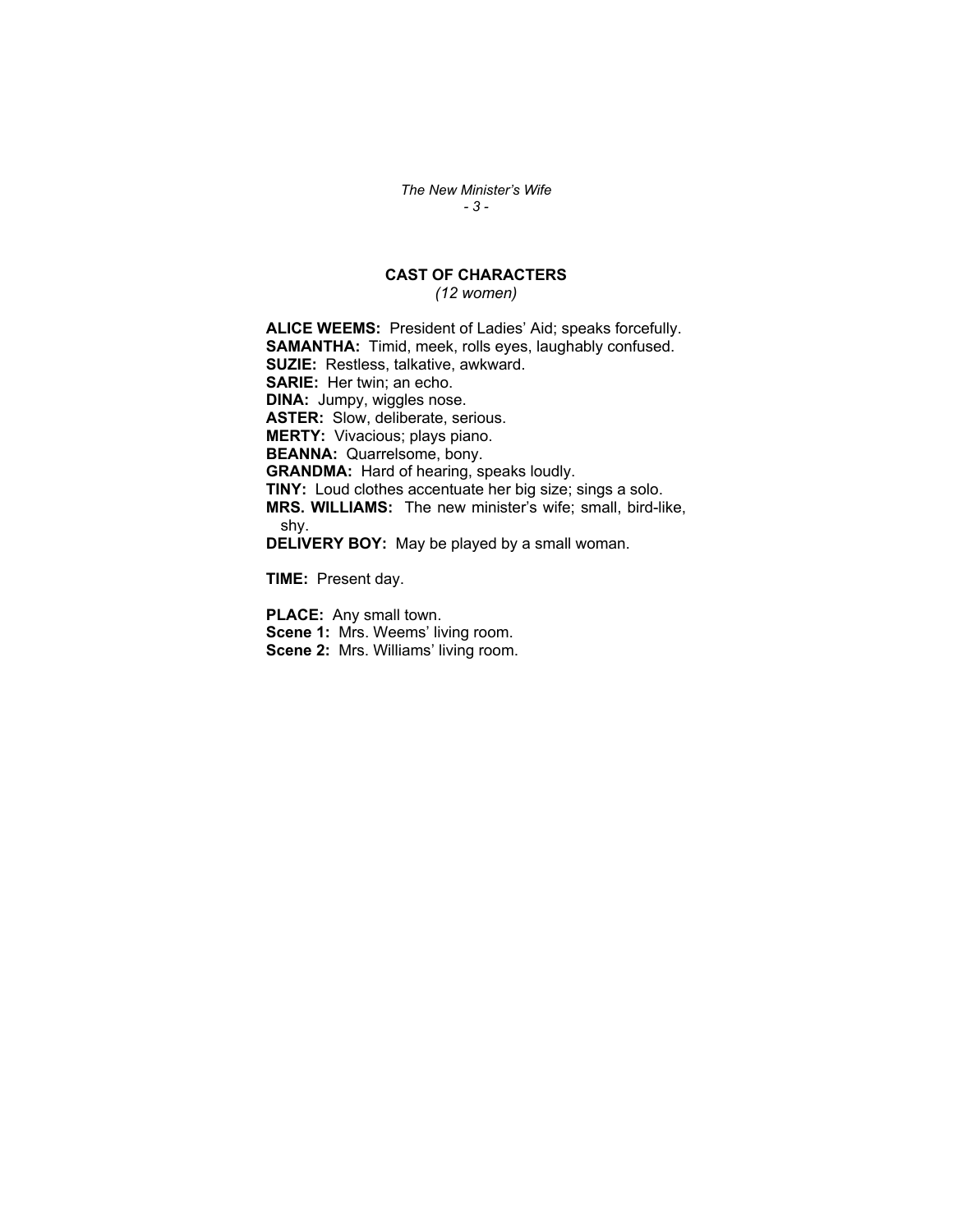## **COSTUMES**

May be modern, although it is amusing if the attics and trunks of the producing group are raided for old-fashioned and outlandish dresses and hats.

#### **PRODUCTION NOTES**

 While the play is in two scenes, the actual stage setting remains the same. As the living room of Alice Weems, furnishing on the set are simple, yet tasteful, indicating a family of moderate means. A piano is to one side. There should be enough facilities for 8 or 10 of the women to sit. Only one entrance is required, which may be located anywhere convenient for the stage setting, preferably UPS.

 The change to Mrs. Williams' living room is effected by covering the rearranged furniture with sheets, and adding a variety of crates and boxes, resulting in the general confusion which accompanies moving.

 Two different chairs, uncovered, are added to the setting and placed DS, where they are conspicuous. One has been prepared beforehand. The legs are sawed almost in two, so that they are sure to break with Tiny's weight.

 There is a footstool at wall opposite from entrance door, and by it, a picture, leaning against the wall. Another picture leans a little distance from first. The one nearest footstool is a "sham" picture of paper pasted tightly to a frame, so that the paper will "pop" over Mrs. Williams' head and let her head stick through. There must be a nail already in the wall above the footstool; another nail is tied in the chord of the picture and a hammer is lying by the footstool. Mrs. Williams carries a dust cloth, which drops in the tumble.

 Properties include a case of beer bottles which the delivery boy carries on. Since this is really a one-act play, the change between scenes should be as short as possible.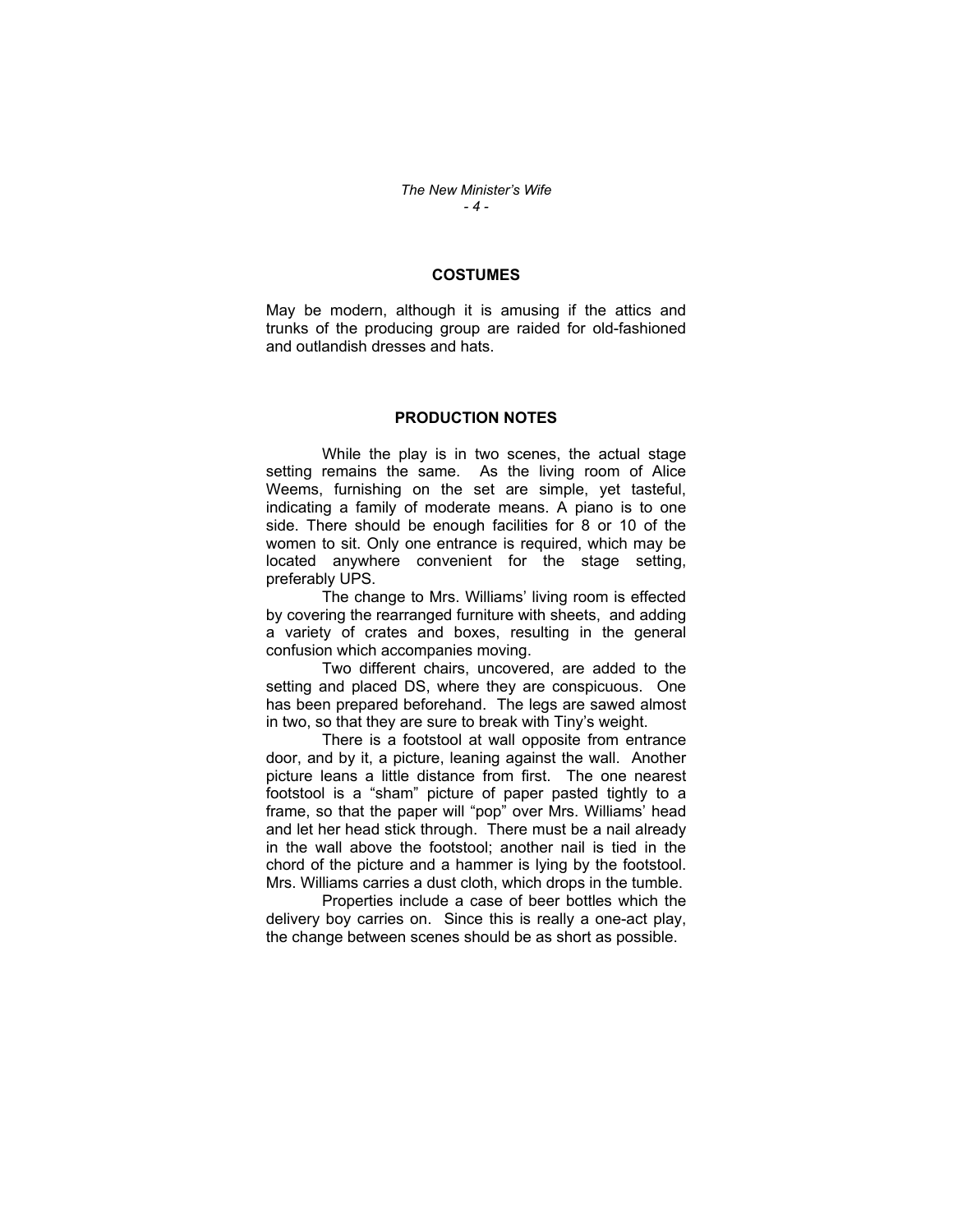#### **Scene 1**

*(AT RISE: SAMANTHA, SUZIE and SARIE, DINA, and ALICE are seated in the latter's living room. It is slightly after lunch time, early fall. They sit there silently with their hands folded in their laps and sober expressions on their faces. Their attitudes are so identical as to be humorous. They shift slightly, cross and uncross feet; look at each other and away and keep the silence long enough to become comical. Finally, Samantha offers timidly.)* 

SAMANTHA: Oh, dear. I hate welcoming new ministers' wives. You have to be so … so… DINA: *(Wiggling nose twice.)* Has anybody seen 'er? ALICE: No, we haven't seen her. DINA: Don't know what she's like. *(Nose up and down.)*  ALICE: I heard she was very proper. SAMANTHA: *(Big-eyed.)* Oh, of course! ALICE: I mean, particilar. *(Pronounced as spelled.)*  SUZIE: *(Waving one hand outward.)* There you are!

*(SARIE waves hand outward in identical manner, wordless. DINA sighs audibly and sniffs nose, wiggles in chair.)* 

ALICE: Well, of course, girls, we've got to do our best. We're all going over there and give her an official welcome. We'll try to act just right and make a good impression. We're just common human beings and of course we have our little squabbles and troubles and problems, but we can start out right, you know, dignified and sort of be ... well ...

SUZIE: Oh, of course! *(Nodding head.)* 

*(SARIE nods head.)* 

DINA: Remember once we entertained that professor visiting from Devonshire? SAMANTHA: And was he proper! ALICE: Yes, we showed up well on that.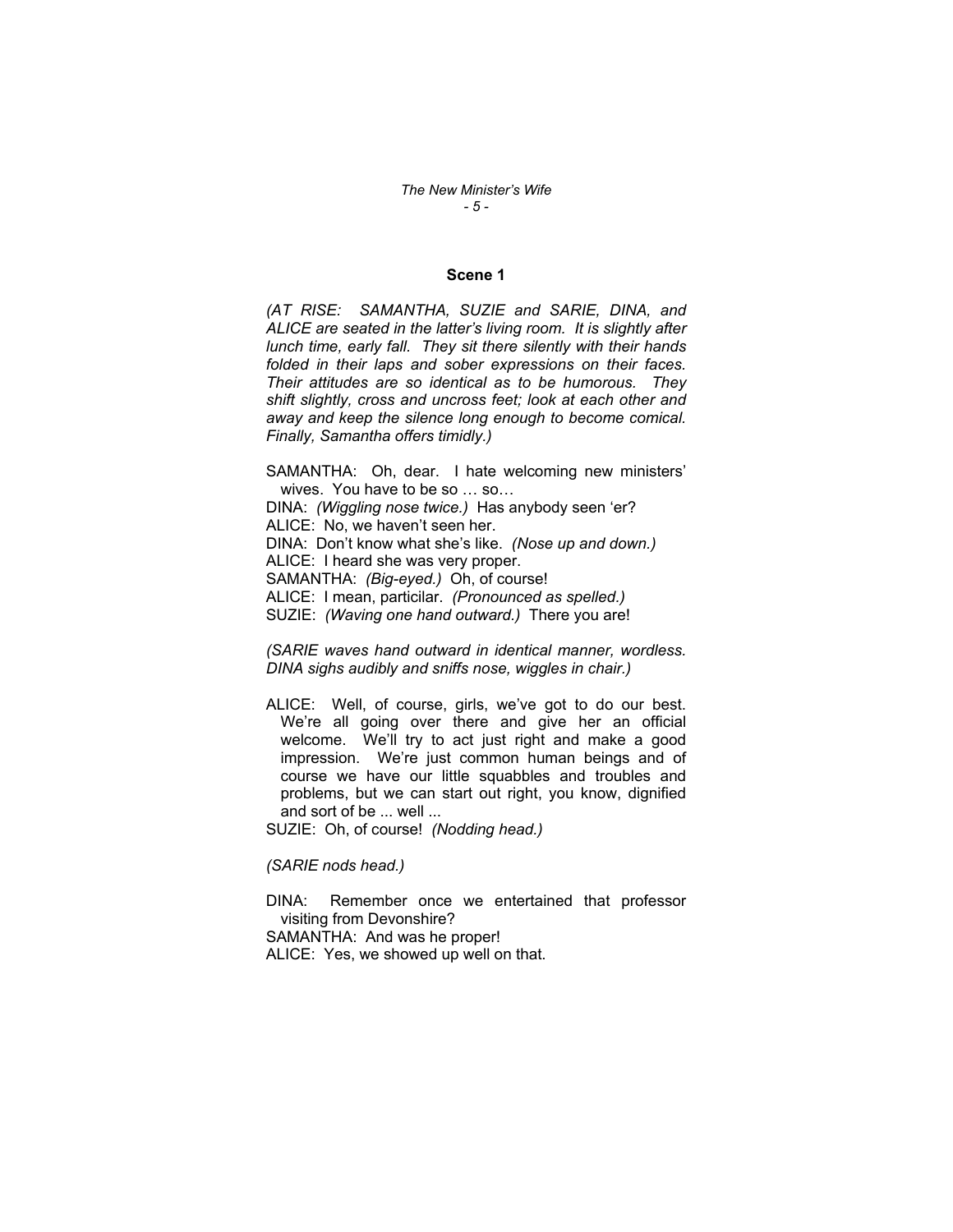DINA: All but Suzie's pie! SUZIE: Oh, it wasn't so bad. I've seen you make worse. ALICE: Girls! A little practice won't do any harm! SAMANTHA: When are the girls coming? Do we have to wait? ALICE: Of course. We all want to go over in a body. SAMANTHA: If not in spirit ... ALICE: What? SAMANTHA: Nothing. SUZIE: That sounded more like Merty than you, Samantha. ALICE: Here they come now!

*(NOISE offstage. Door opens. Enter ASTER, MERTY, BEANNA, GRANDMA, and TINY. There is general adlibbing, with numerous "Hellos," "Good afternoons," and calling each other by name.)* 

TINY: Just about everybody is here now. ALICE: Well! We were just waiting for you girls. Come in and sit down. MERTY: Aren't we going over? ALICE: We want to plan and rehearse a bit. MERTY: How do you like my new dress? *(Pirouettes.)* Isn't it cute? SAMANTHA: Did you make it, Merty? MERTY: Every stitch. What do we do now, Alice? Here, Grandma, sit here.

*(They all find seats; TINY sits next to GRANDMA.)* 

GRANDMA: Thanks. *(Sits slowly.)* 

BEANNA: It just don't seem right to me not to take a lunch along. It ain't hospitable to go to a new minister's house without food!

SUZIE: We're trying this time to be classy.

BEANNA: Classy or not classy, she'd appreciate a mess of food.

SAMANTHA: Alice heard that she is very high-toned and sort of dignified. She might think it was funny.